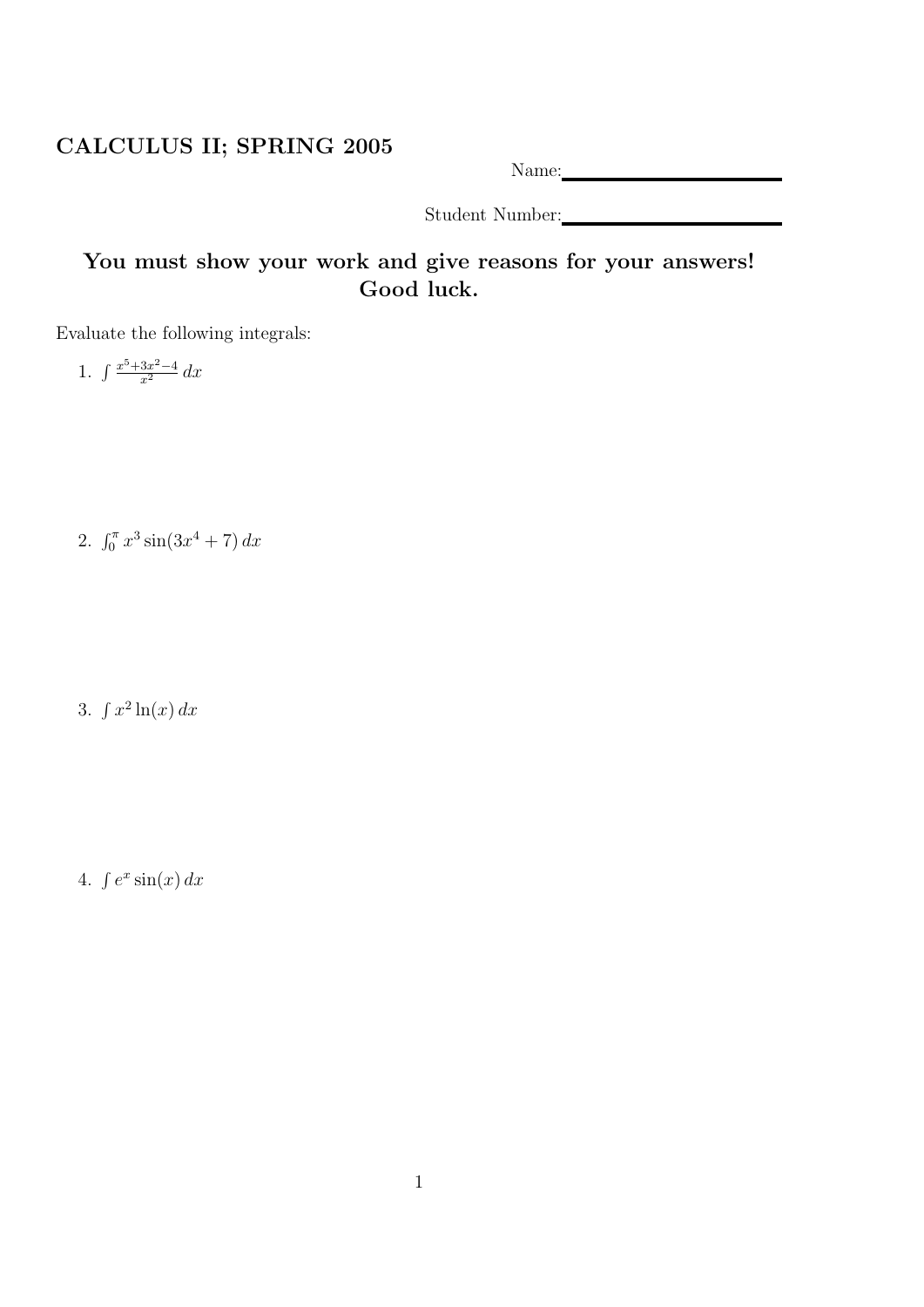5. Set up a Riemann sum to approximate the integral

$$
\int_0^3 x \cos(x) \, dx
$$

using 4 terms. You do NOT need to compute the sum of the terms.

6. How many terms are required to approximate the integral  $\int_1^3 \sin(x) dx$  using Simpson's rule with an error less than 10<sup>-7</sup>?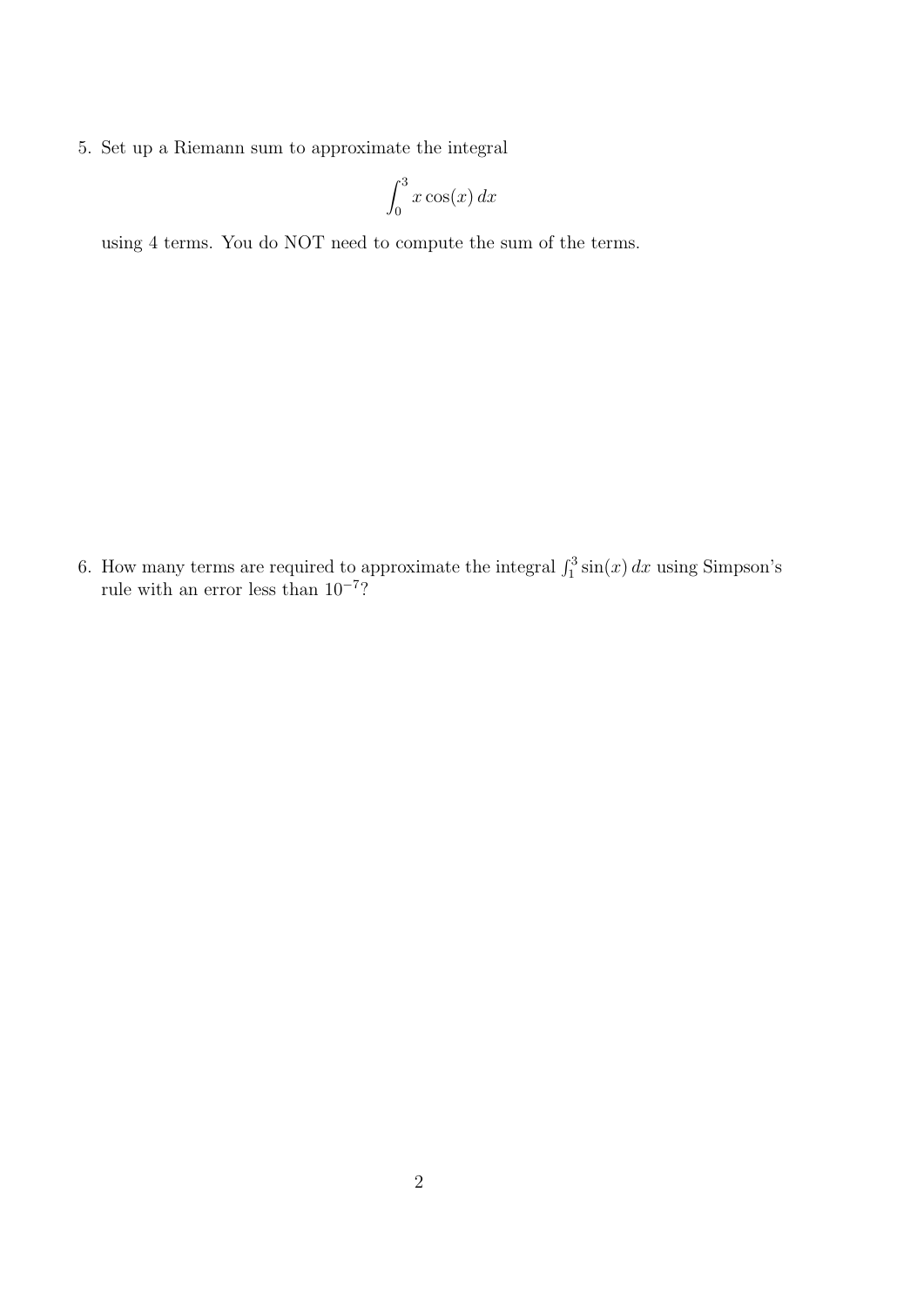7.  $\int \frac{\cos(\theta)}{\sin^2(\theta) + \sin(\theta) - 2} d\theta$ 

8.  $\int \sin^4(\theta) d\theta$ 

9.  $\int \frac{x}{\sqrt{a^2-x^2}} dx$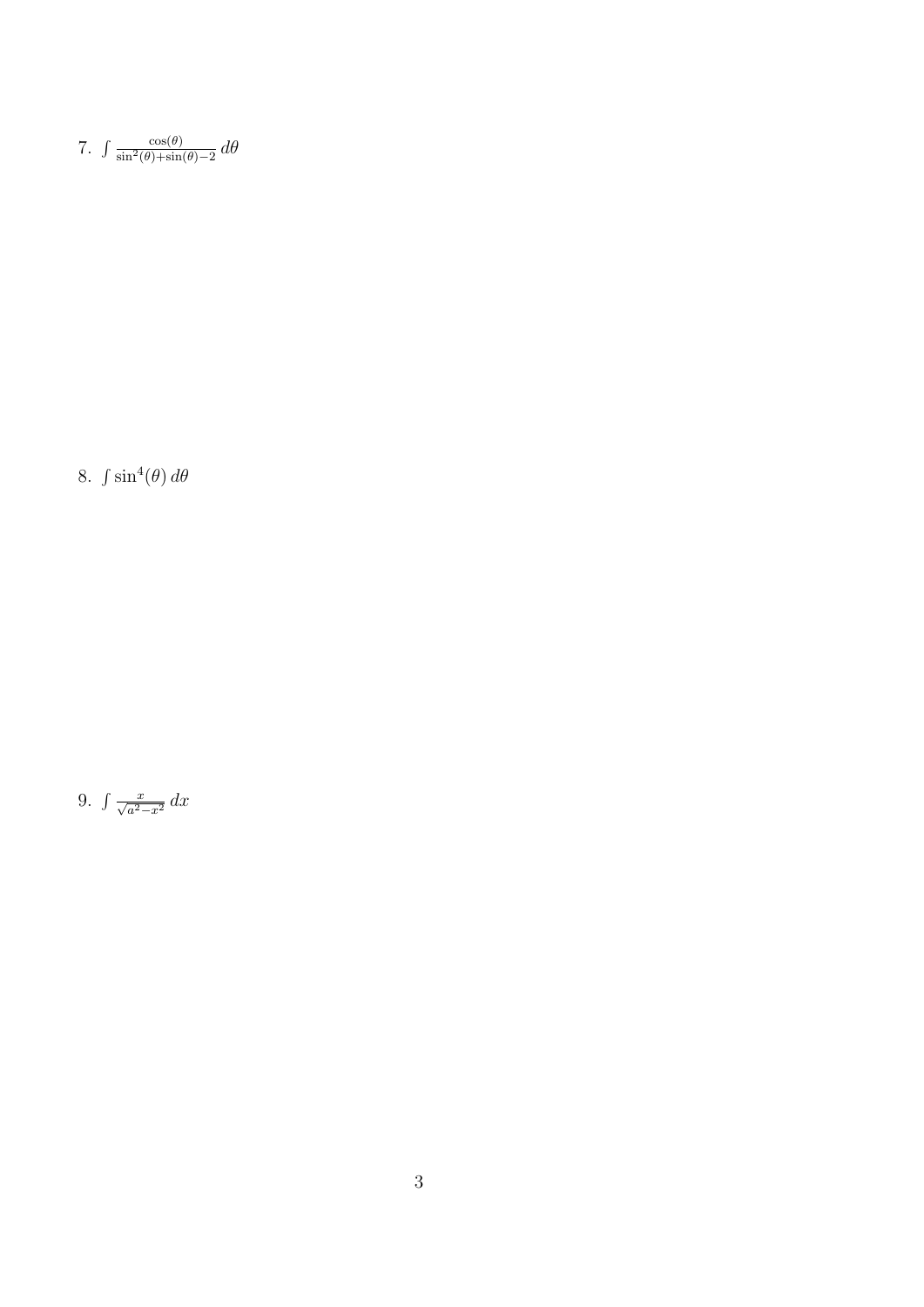## CALCULUS II; SPRING 2005

Name: Name and Solid Research and Solid Research and Solid Research and Solid Research and Solid Research and Solid Research and Solid Research and Solid Research and Solid Research and Solid Research and Solid Research an

Student Number:

## You must show your work and give reasons for your answers! Good luck.

Evaluate the following integrals:

1.  $\int \sqrt{x(x^2 - x^5)} dx$ 

2.  $\int_1^2 x^5 \ln(2x^6 + 9) dx$ 

3.  $\int x^2 \sin(x) dx$ 

4.  $\int \arctan(x) dx$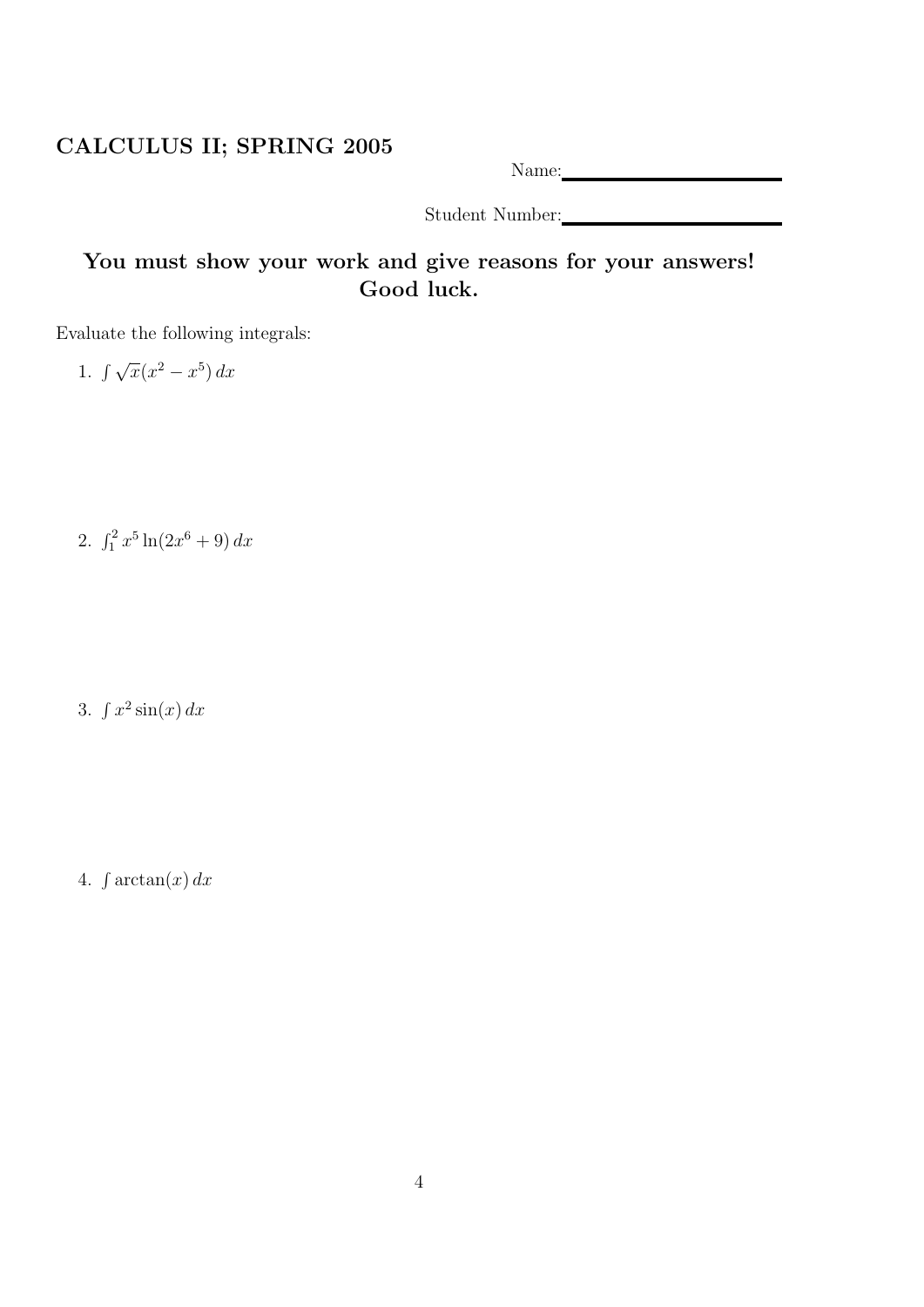5. Set up a Riemann sum to approximate the integral

$$
\int_1^2 x \ln(x) \, dx
$$

using 5 terms. You do NOT need to compute the sum of the terms.

6. How many terms are required to approximate the integral  $\int_2^3 \ln(x) dx$  using Simpson's rule with an error less than 10<sup>-7</sup>?